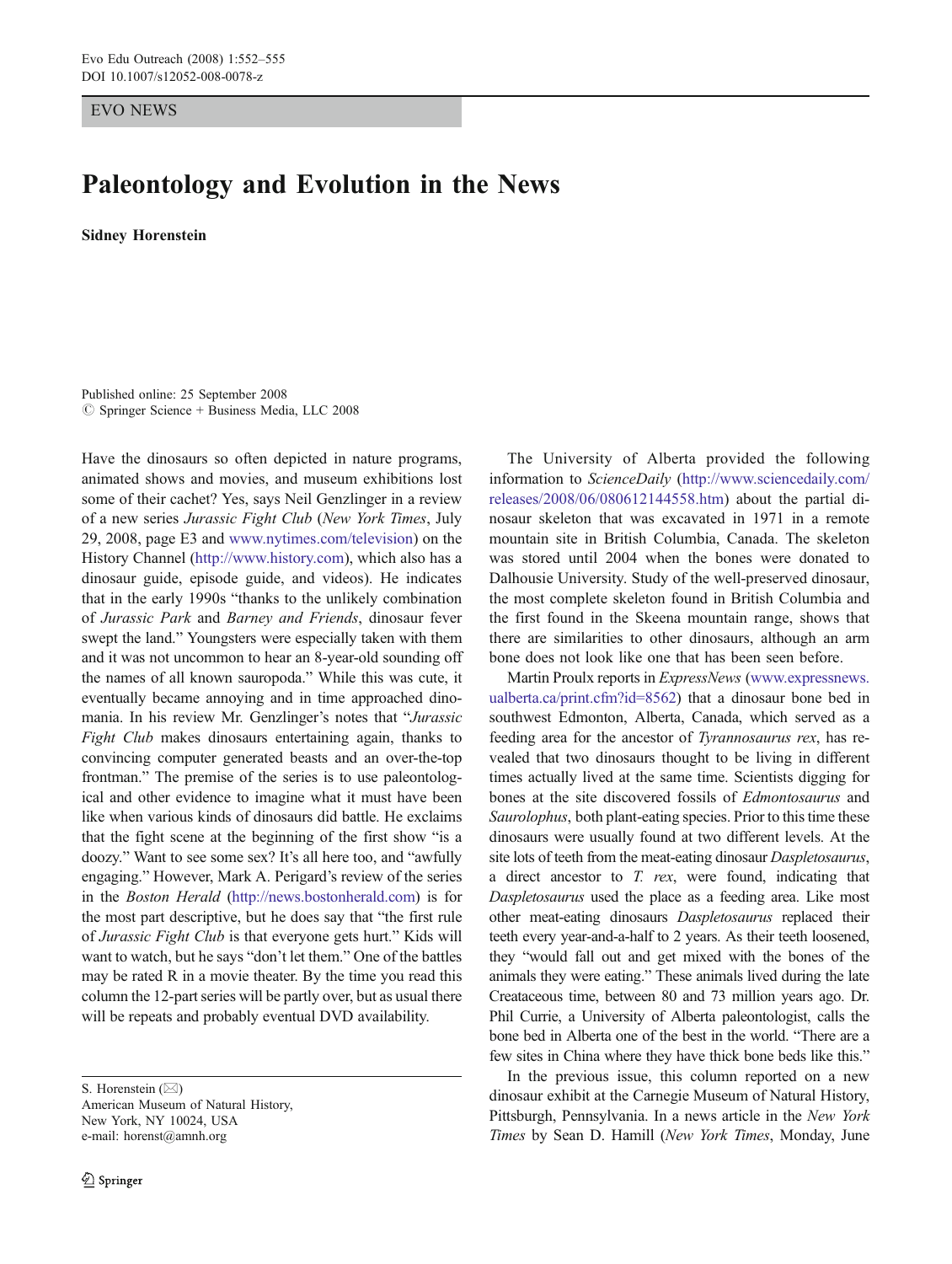16, 2008, [www.nytimes.com](http://www.nytimes.com)) Matthew C. Lamanna, an assistant curator at the Carnegie Museum boasts that their T. rex is the superstar of the exhibit. This T. rex, the main attraction, is one of the most important examples ever discovered. "What may never be resolved completely is why this 66-million-year-old specimen ended up in Pittsburgh." This specimen is a holotype, the "first specimen of its kind to be scientifically identified and to which all others found afterward have to be compared." The Carnegies' T. rex was found in 1902 in Hell Creek, Montana, by Barnum Brown, the legendary dinosaur hunter for the American Museum of Natural History. Then in 1941 Mr. Brown found an even more complete T. rex and offered the original for sale. Yale University turned down the offer, but the Carnegie Museum jumped at the chance to buy it since it had many dinosaurs but no T. rex—and for the bargain price of \$7000. The American Museum of Natural History claims that it was sold because the museum was worried that New York might become a bombing target during the Second World War. "But Carnegie officials said that as far as they knew, their Cretaceous creature was sold for financial reasons only." Considering the fact that the Field Museum in Chicago paid \$8.3 million a few years ago for Sue, their T. rex, Dr. Lamanna says "for \$7000 I think we got the steal of the century—or even in the last 66 million years."

Once fossils such as dinosaurs are removed from their sandstone environment they begin to deteriorate, especially if soft tissue was preserved. Microbes, as well as temperature, air, and moisture all play a role to alter and degrade the specimens. A mobile laboratory has now enabled scientists who dig for dinosaurs in eastern Montana to chemically analyze fossils the same day they are excavated and before alteration begins ([www.sciencedaily.com/releases/2008/06/](http://www.sciencedaily.com/releases/2008/06/080606145623.htm) [080606145623.htm](http://www.sciencedaily.com/releases/2008/06/080606145623.htm)). The biochemical lab, originally built by the U.S. Army for use at Superfund sites, is the first of its kind and will be used by paleontologists from Montana State University, North Carolina State University, and the North Carolina Museum of Natural Sciences. The unit contains a clean laboratory that will require users to don lab coats, lab shoes, gloves, and hairnets before entering. The rest of the truck contains microscopes, work stations, and a computer. Next year, it may contain a scanning electron microscope and a mass spectrometer.

Traditionally it was thought that Africa and South America separated from eastern Gondwana—which included Antarctica, Australia, India, and Madagascar—some 138 million years ago. Australian animals were isolated from life on other Gondwana landmasses during most of the Cretaceous because of geography and climate. An article by James Owen for National Geographic News on June 10, 2008 ([http://news.](http://news.nationalgeographic.com/news/pf/16627154.html) [nationalgeographic.com/news/pf/16627154.html\)](http://news.nationalgeographic.com/news/pf/16627154.html) reports that a rare fossil of an arm bone found in Australia suggests dinosaurs were able to traverse the vast prehistoric continent of Gondwana. The fossil, a 100-million-year-old specimen, belonged to a two-legged meat-eater, or theropod, closely related to Megaraptor namunhuaiquii, a giant big-clawed carnivore from Argentina. If this is correct, it means that animals could travel across Gondwana during all of the Cretaceous Period and suggests that Gondwana broke up later than traditionally thought. This alternative interpretation shows that Africa separated first. Other paleontologists are more cautious, suggesting that these sweeping generalizations about biogeography should not be made based on the occurrence of a single bone.

Cat-sized reptiles once roamed Antarctica some 245 million years ago during the Early Triassic. The evidence comes in the form of preserved burrow casts discovered in the Transantarctic Mountains, although no bones were found. The burrows were filled with fine sand deposited by an overflowing river, Jeanna Bryner reports on June 7, 2008 [\(http://news.yahoo.co/s/live](http://news.yahoo.co/s/livescience/20080608/sc_livescience) [science/20080608/sc\\_livescience](http://news.yahoo.co/s/livescience/20080608/sc_livescience)). The burrows, 14 in. long, 6 in. wide, and 3 in. deep, were inclined, and some are associated with scratch marks. They are nearly identical to tetrapod burrows found in South Africa. One of the South African burrows contained a complete skeleton of an extinct mammallike reptile Thrinaxodon liorhinus. During the Triassic, Antarctica was ice-free with a cool temperate climate, and the animals that dug the burrows were probably using them for protection against the weather. Today, there are no landbased animals living in Antarctica.

The Bournemouth Daily Echo ([www.bournemouthecho.](http://www.bournemouthecho.co.uk/misc/print.php?artid=2335216) [co.uk/misc/print.php?artid=2335216](http://www.bournemouthecho.co.uk/misc/print.php?artid=2335216)) reports that Dorset museums in England have scooped a chunk of a £200,000 lottery windfall to boost a Jurassic Coast project. The Dorset County Museums Advisory Service, backed by coastal museums in Dorset and Devon, made a bid called Jurassic Life to the Heritage Lottery Fund for cash to buy and display fossils in museums. "It is very good to see a wide partnership of large and small museums working together to improve their collections and bring new stories and treasures to museum visitors." The funding will put spectacular, locally discovered fossils in local museums for the benefit of residents and visitors. David Tucker, county museums advisor, said "I think it is marvelous that people will be able to see such startling evidence of amazing animals near the seas in which they once lived." Richard Edmonds, earth science manager, said "As well as funding the purchase of fossils, the cash will make sure that they are displayed and made accessible to all and there will also be a range of learning programmes and events associated with the Jurassic Life project." The Jurassic Coast of southwest England was designated a World Heritage site in 2001 due to the continuous exposure of geological strata along a 95-mile stretch of coastline. The cliffs are continually eroding, sometimes in a spectacular way, as evidenced by the dramatic landslide that occurred on May 6, 2008, between Lyme Regis and Charmouth. Of interest is the fact that the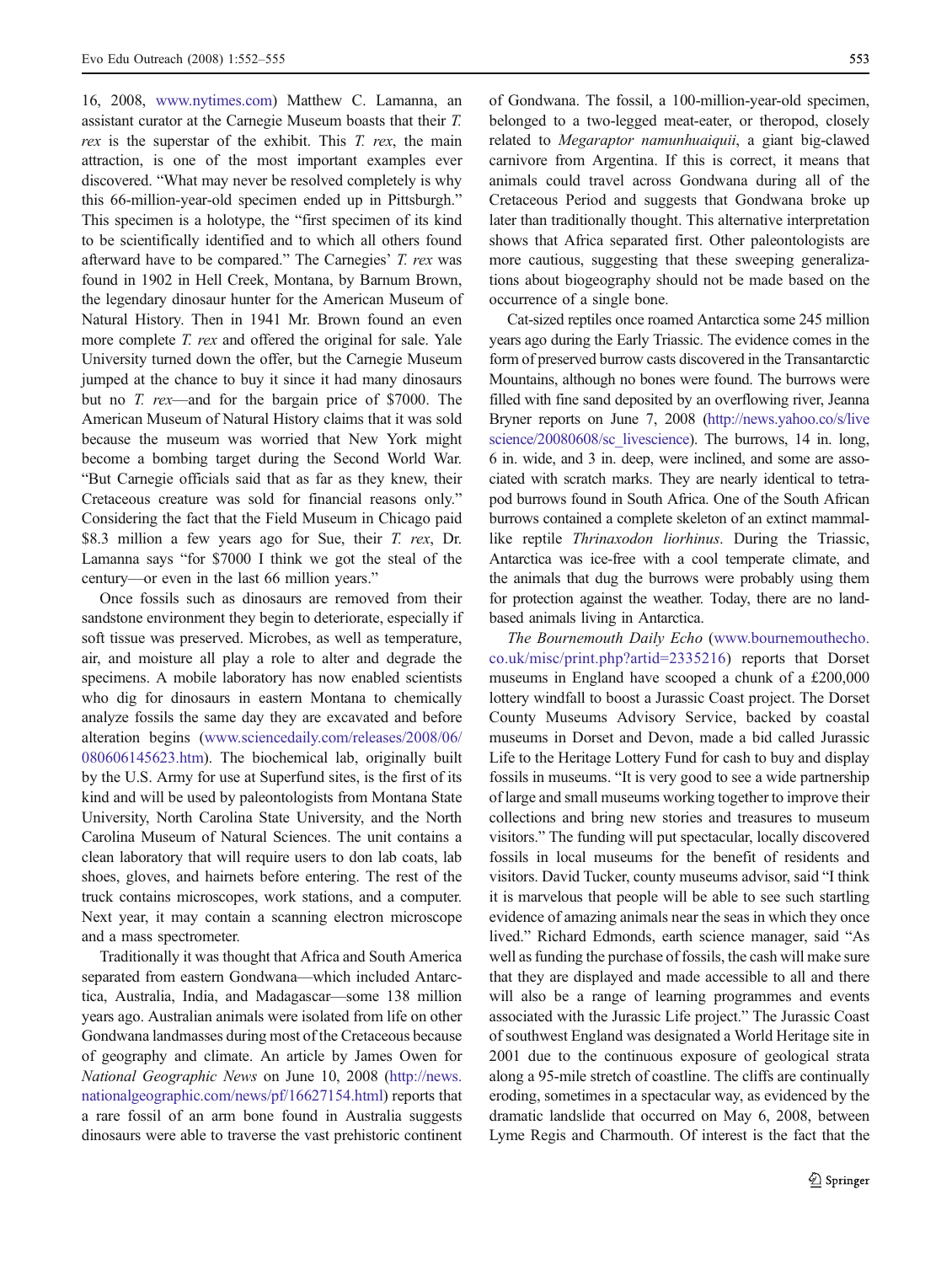boundaries of the World Heritage site run from the top of the cliff down to the low water mark, so as the cliff retreats, the boundary moves with it.

In 2005, Museum Victoria's expedition to the Gogo fossil sites in northwestern Australia, led by Dr. John Long, made some spectacular fossil discoveries, including that of a complete fish, Gogonasus, showing unexpected features similar to early land animals. On May 29, 2008 the team announced its latest discovery ([http://museumvictoria.com.au/About/MV-](http://museumvictoria.com.au/About/MV-News/2008/Mother-fish/)[News/2008/Mother-fish/](http://museumvictoria.com.au/About/MV-News/2008/Mother-fish/)): a remarkable 380-million-year-old fossil placoderm fish with intact embryo and mineralized umbilical cord. The discovery, published in Nature ((Long, J. A. et al. (2008), "Live Birth in the Devonian" Nature, vol. 453, pp. 650–652)), is one of the most significant ever made by Australian scientists, making the fossil the world's oldest known vertebrate mother. It also provides the earliest evidence of vertebrate sexual reproduction, wherein males (which possessed clasping organs similar to modern sharks and rays) internally fertilized females. The fossil has been named Materpiscis attenboroughi, meaning "mother firs", in honor of Sir David Attenbourough, who first drew attention to the significance of the Gogo sites in his 1979 series Life on Earth. The web page also contains images of the site and fossils.

All those wooly mammoths depicted in natural history museum displays look pretty much the same—curved tusks, long hair, and heavy-footed. Paleontologist Thomas Gilbert, one of the main authors of a study published in the Proceedings of the National Academy of Sciences, says there were actually two genetically distinct groups of mammoths that inhabited Siberia. Analyzing sequences of DNA in tufts of hair found in Siberian permafrost, researchers discovered that the two groups diverged genetically about one million years ago. By mapping the geographic distribution of the hair tufts, they found that one group that went extinct about 40,000 years ago lived in a small area of the arctic, while the other group lived in a much larger area until 10,000 years ago. Why the first group became extinct is not known, but speculation is leaning towards disease or climate change. For further information see [http://blogs.discovermagazine.com/](http://blogs.discovermagazine.com/80beats/2008/06/10/129/) [80beats/2008/06/10/129/](http://blogs.discovermagazine.com/80beats/2008/06/10/129/).

New fossils of extremely primitive four-legged creatures that close the gap between fish and land animals are described in ScienceDaily [\(http://sciencedaily.com/releases/2008/06/](http://sciencedaily.com/releases/2008/06/080625140643.htm) [080625140643.htm](http://sciencedaily.com/releases/2008/06/080625140643.htm)) from material supplied by Uppsala University. New, exquisitely preserved fossils from Latvia cast light on a key event in our evolutionary history when our ancestors left the water and ventured onto land. Swedish researcher Per Ahlberg from Uppsala University and his colleagues have reconstructed parts of the animals and explain the transformation in an issue of Nature (Nature, vol. 453, 719: 1199). It has been known that the first backboned land animals—the ancestors of amphibians, reptiles,

birds, and mammals, including ourselves—evolved from a group of fishes about 370 million years ago during the Devonian period. What was missing was a fossil that was an example of the intermediate steps in the transition. In 2006, the situation changed dramatically with the discovery of an almost perfect intermediate fish-tetrapod, Tiktaalik, but even so, a gap remained between this animal and the earliest primitive tetrapods. New fossils of the extremely primitive tetrapod Ventastega from the Devonian of Latvia now cast light on this key phase of the transition. Reconstructions have shown that it is more fish-like than any of its contemporaries, such as Acanthostega.

New research shows that the second most diverse group of hard corals first evolved in the deep sea and not in shallow-waters. Stylasterids, or lace corals, diversified in deep waters before launching at least three successful invasions of shallow-water tropical habitats in the past 40 million years. This finding, says Alberto Lindner, a coral researcher at the University of São Paulo, Brazil, provides the first strong evidence that this group of deep-sea animals invaded and diversified in shallow water ([http://www.eurekalert.](http://www.eurekalert.org/pub_releases/2008-06/plos-nsss061608.php) org/pub releases/2008–06/plos–nsss061608.php). "When we look at the DNA and fossils of these animals, we can trace how these transitions from deep water to shallow habitats have popped up in different parts of the family at different points of time. We also see this story unfold in which the corals are building skeletal defenses, possibly in a long-running armsrace with their predators. Together, it shows us how wrong it is to think of deep-sea ecosystems as being isolated and static."

Joel Schwarz at the University of Washington ([http://](http://uwnews.org) [uwnews.org](http://uwnews.org)) reports that somewhere in the murky past, between four and seven million years ago, a hungry common ancestor of today's primates, including humans, did something novel. "While temporarily standing on its rear feet to reach a piece of fruit, this protohumanoid spotted another juicy morsel in a nearby shrub and began shuffling toward it instead of dropping on all fours, crawling to the shrub and standing again." A number of reasons have been proposed for the development of bipedal behavior, or walking on two feet, and now researchers from the University of Washington and Johns Hopkins University have developed a mathematical model that suggests shuffling emerged as a precursor to walking as a way of saving metabolic energy. Patricia Kramer, a co-author of the study at the University of Washington, believes that it was an empty belly, along with a need to conserve energy that prompted that early ancestor to shuffle. "There is nothing that will get you to do something you don't want to do other than food. That's why we bribe animals with food to train them." Because there is a huge gap in the fossil record, the study used chimpanzees—humans' closest relatives—as a way of looking into the past and testing other researchers' ideas